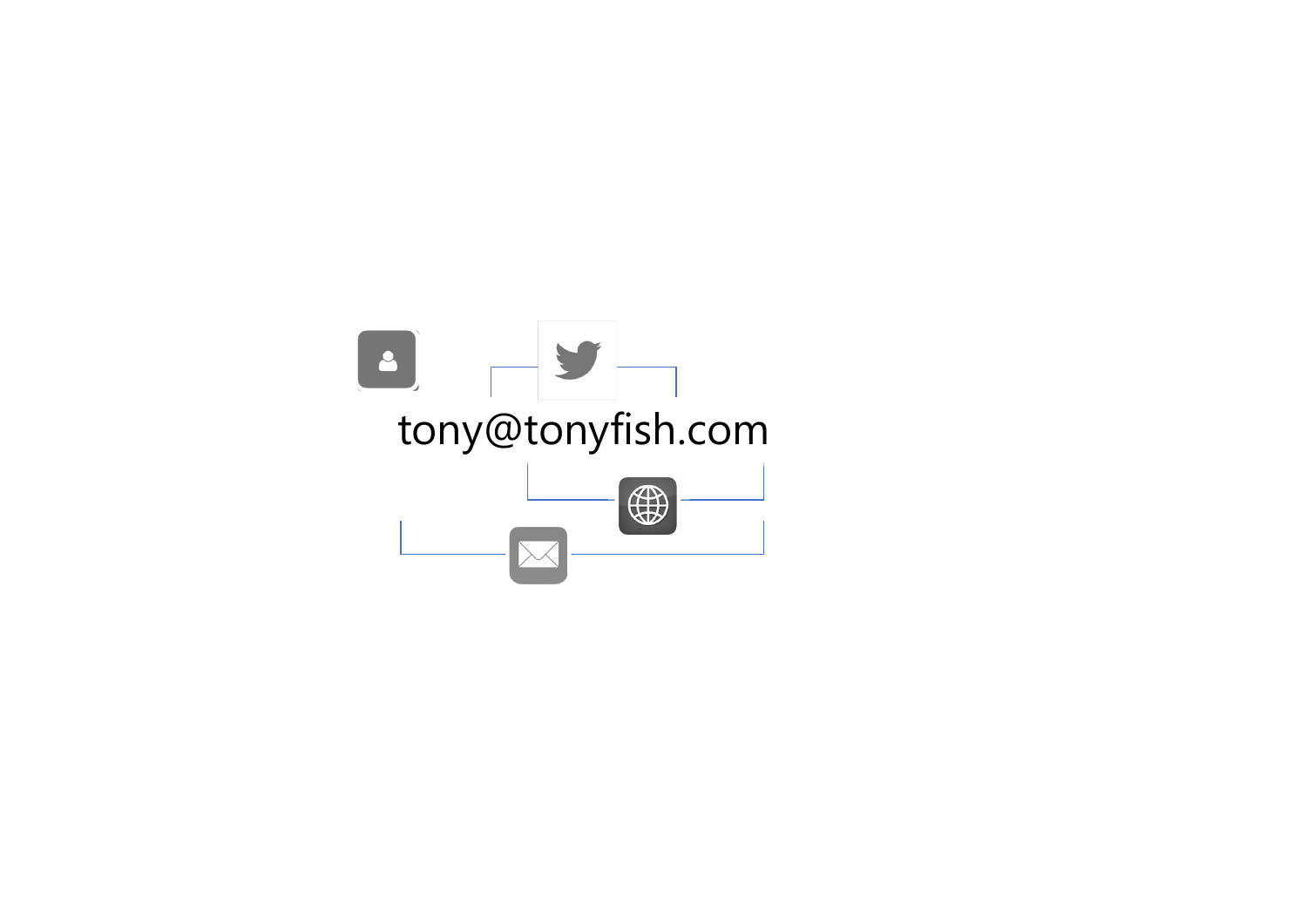## On discovering Peak Paradox in everything where judgment is required

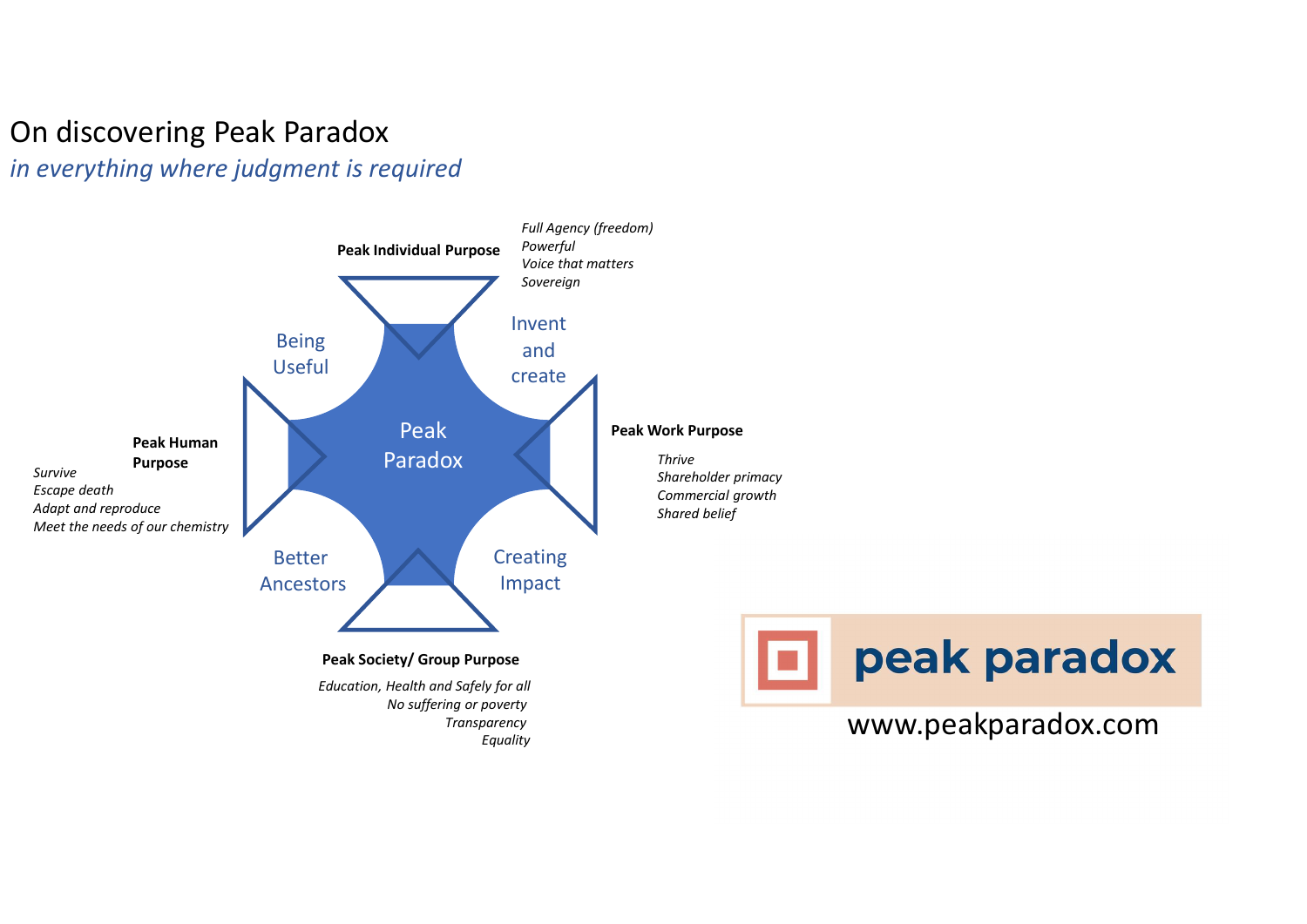## On discovering Peak Paradox in everything where judgment is required

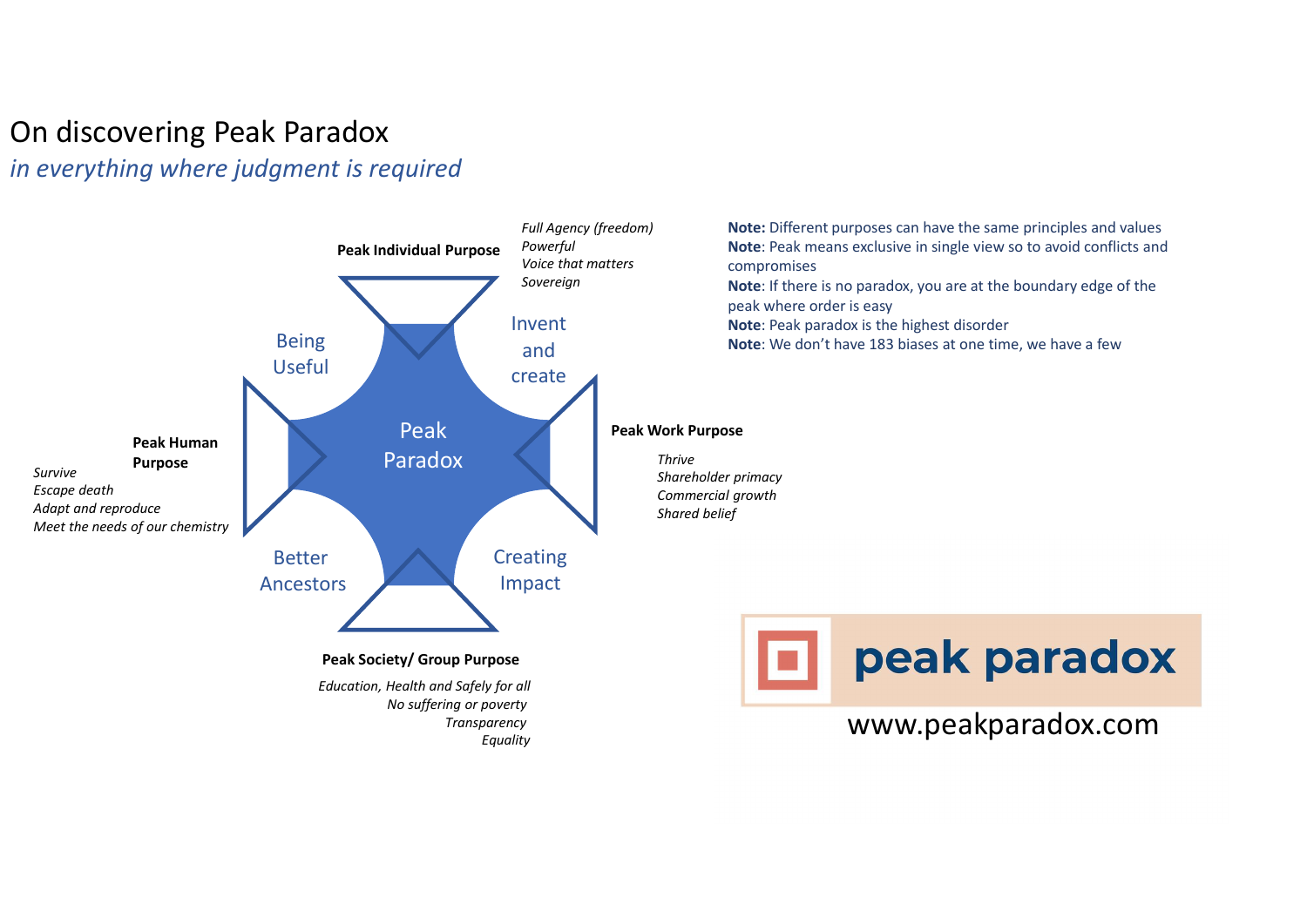# Mapping Financial Services

How do we deal with conflicts and compromise

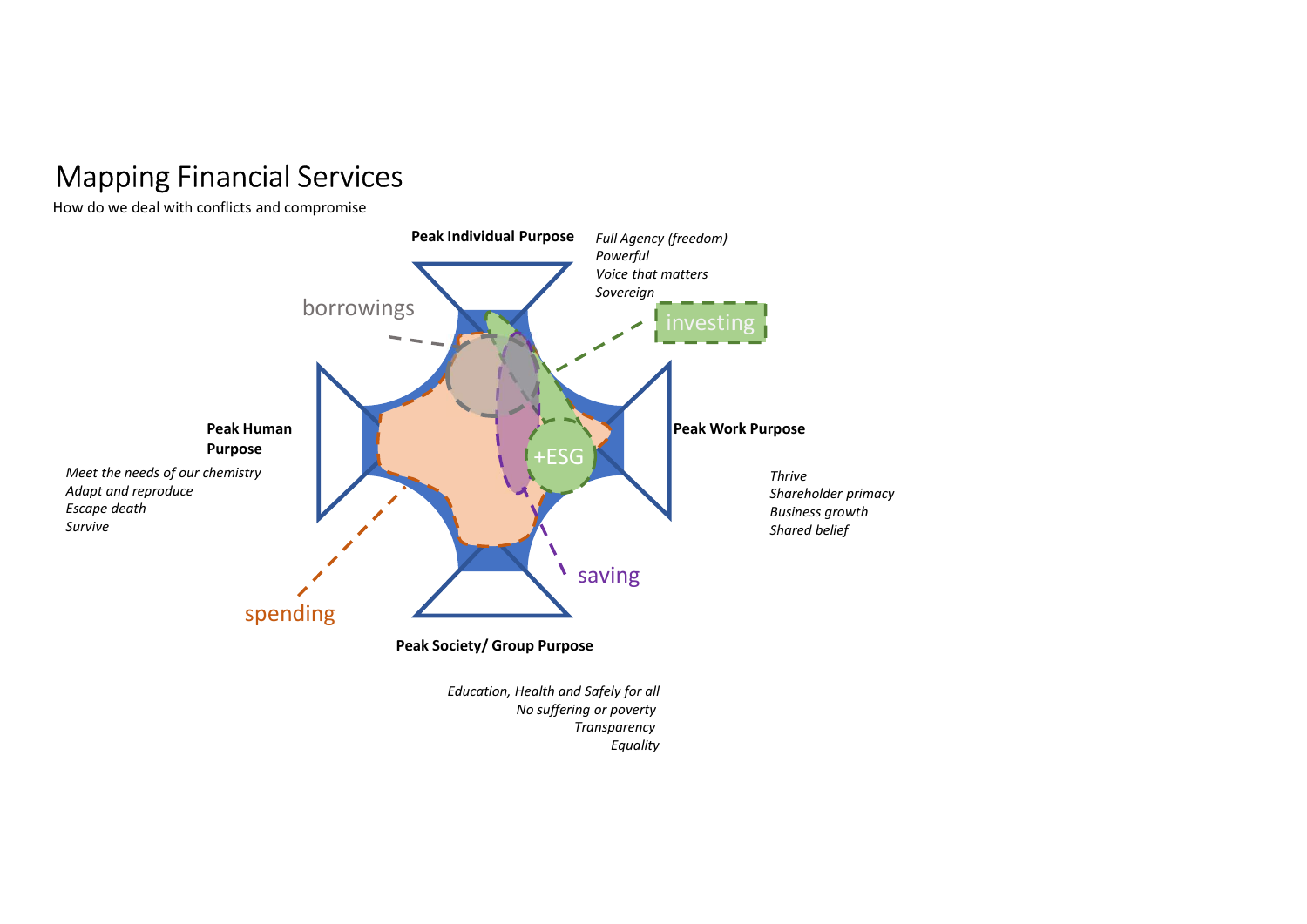# On Mapping Identity and Privacy

How do we deal with tensions, conflicts and compromise



No suffering or poverty **Transparency** Equality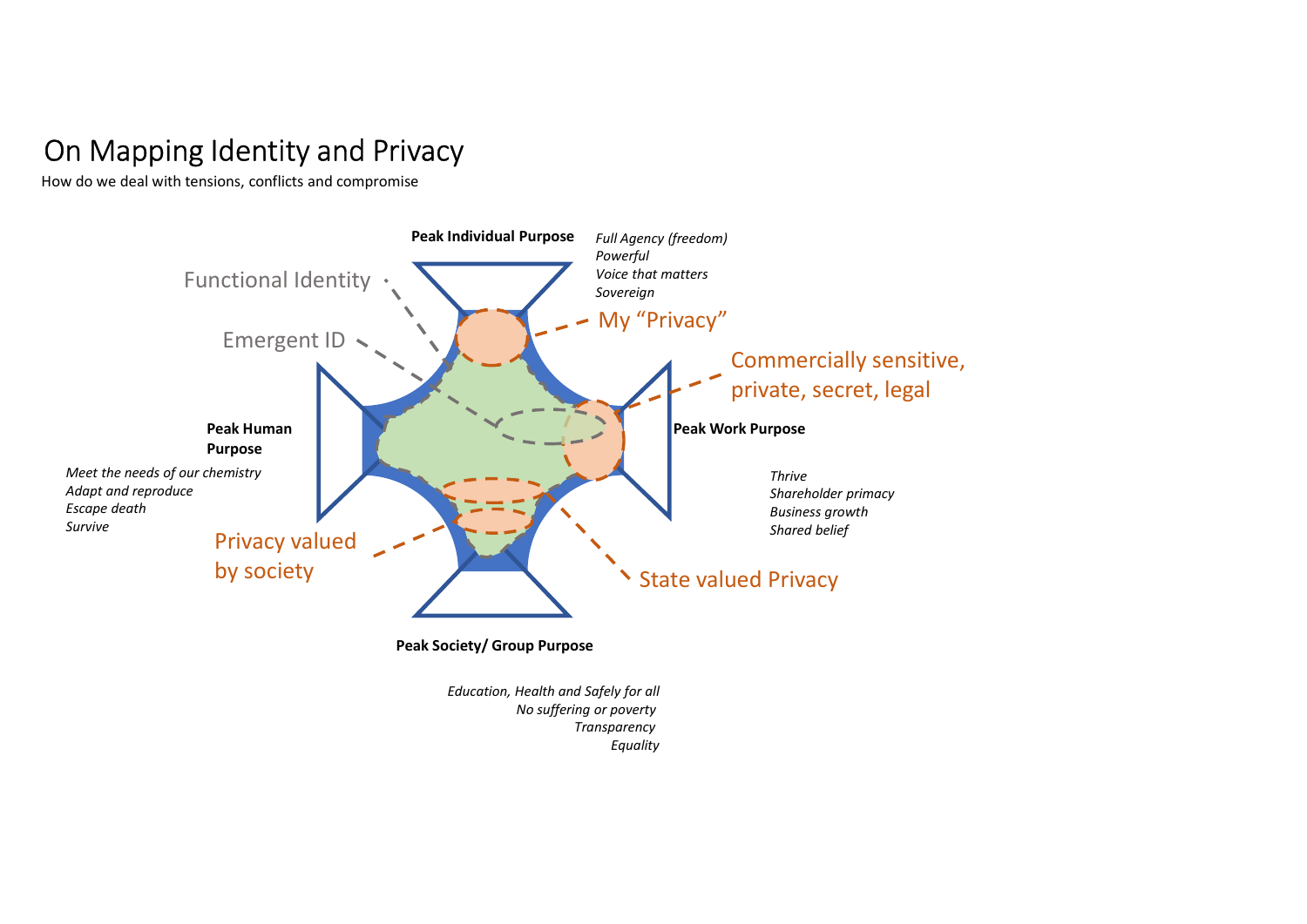### Peak Individual Purpose Peak Society/ Group Purpose Peak Human Purpose Peak Work Purpose Meet the needs of our chemistry Adapt and reproduce Escape death Survive Education, Health and Safely for all No suffering or poverty **Transparency** Full Agency (freedom) Powerful Voice that matters Sovereign Thrive Shareholder primacy Business growth Shared belief On Mapping #vaccine individual choice  $\sim$   $\sim$   $\sim$   $\sim$   $\sim$   $\sim$  paid for How do we deal with tensions, conflicts and compromise commercial rational everyone benefits my country  $\left\langle \right\rangle$   $\left\langle \right\rangle$  my friends/ community my family FREE \ Lead, create, legacy, award, recognition new, novel, innovation, invention (IP)

Equality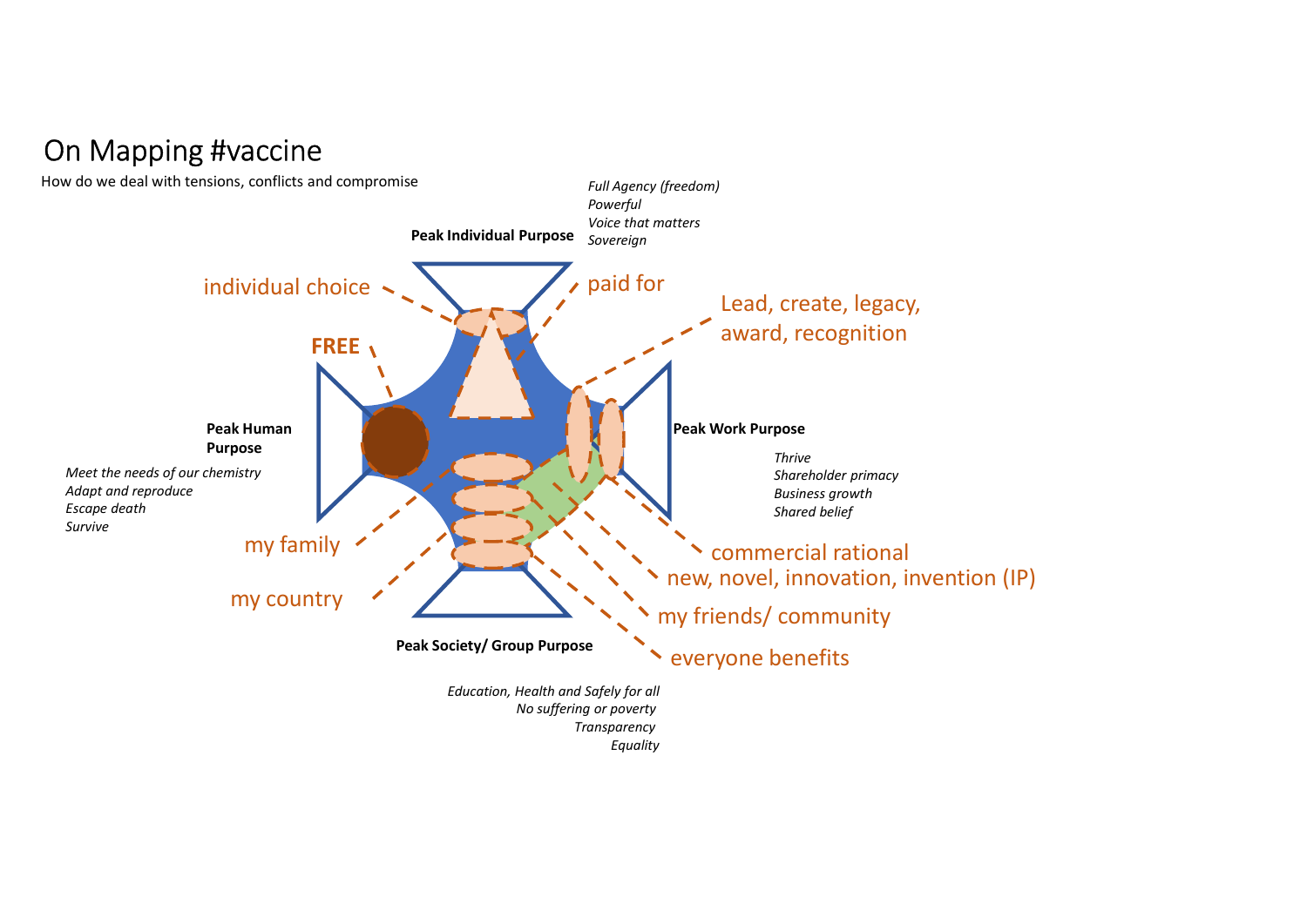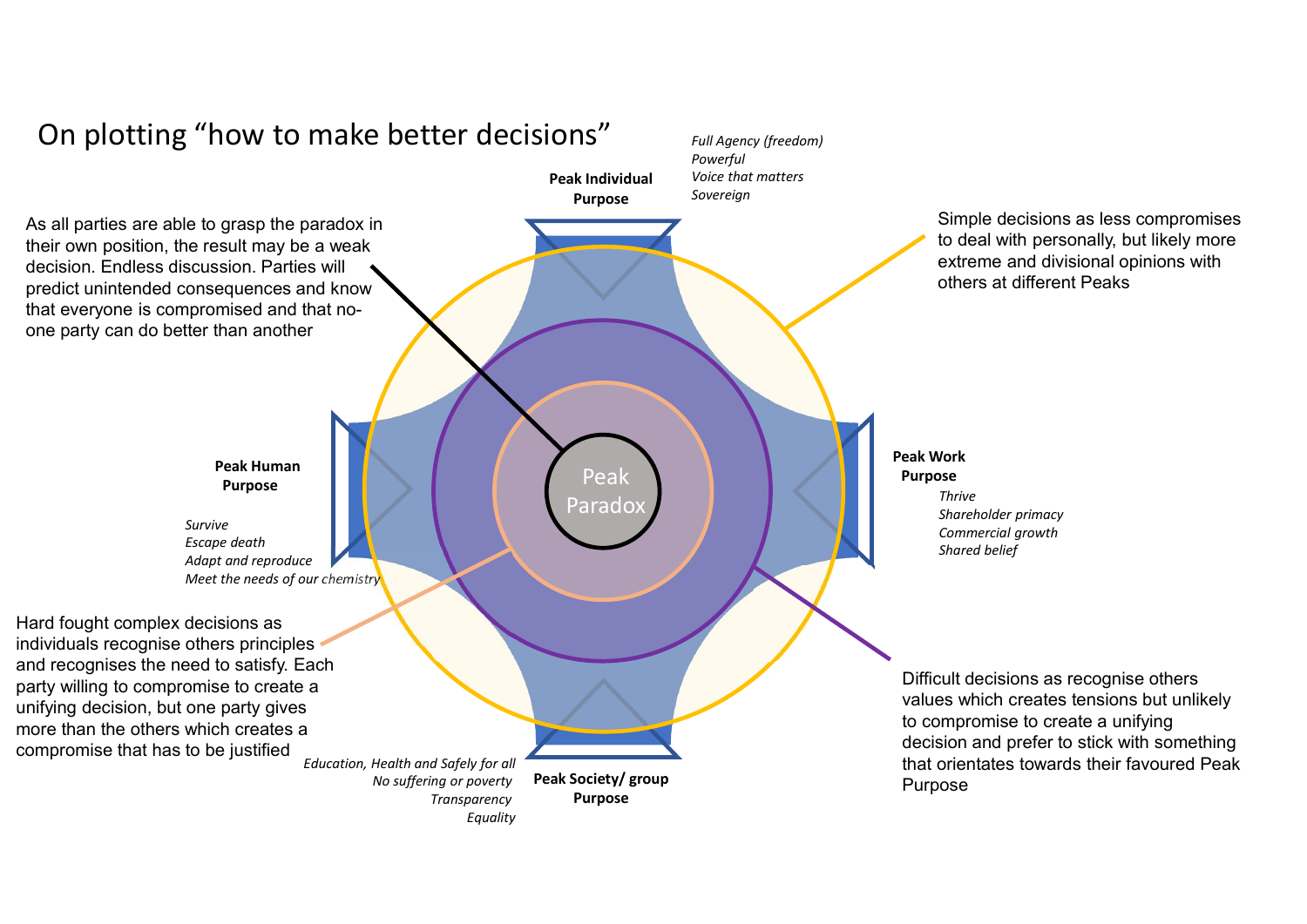# Example – Delta<br>Pension – your view

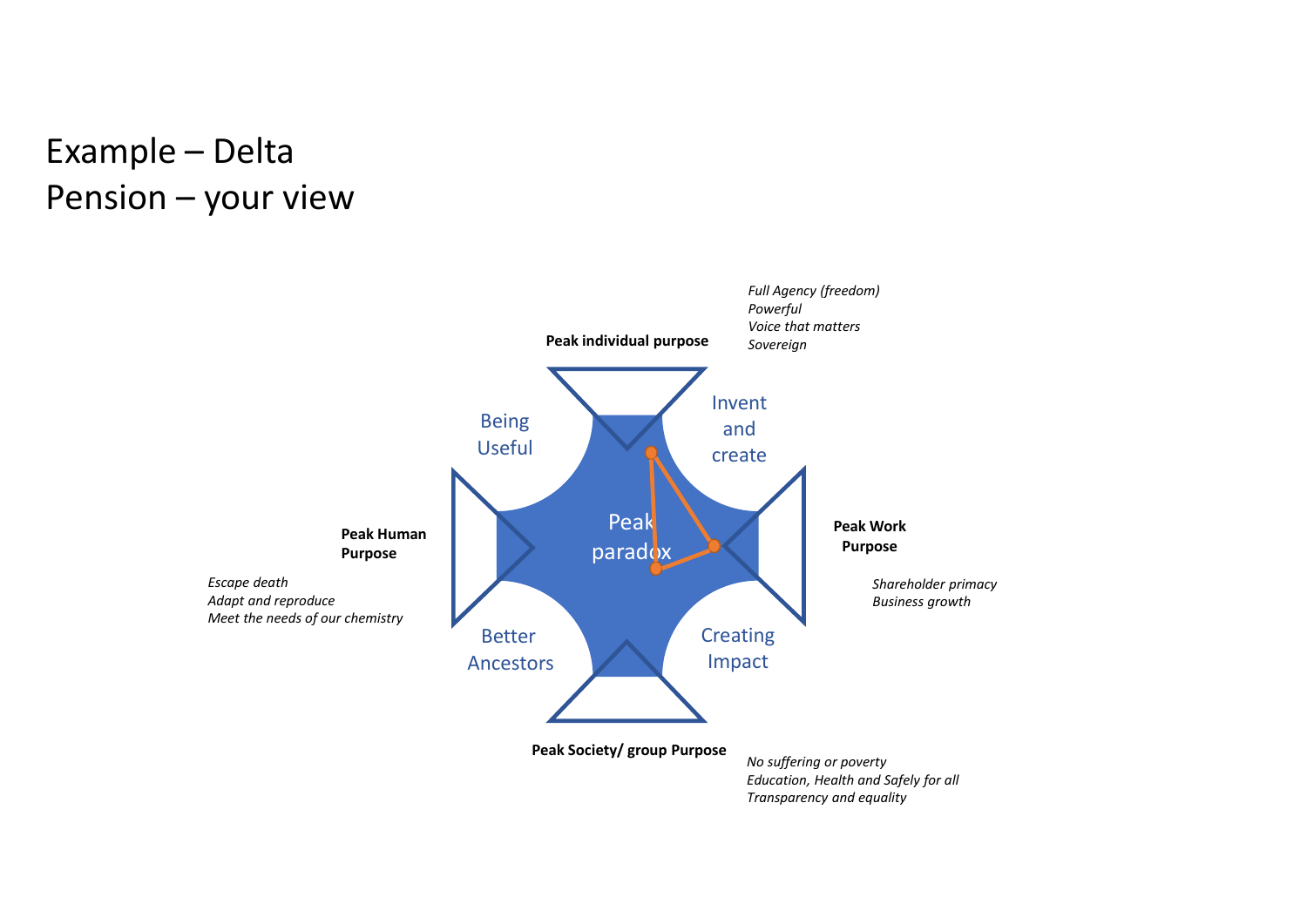# Example – Delta<br>Pension – Partner View